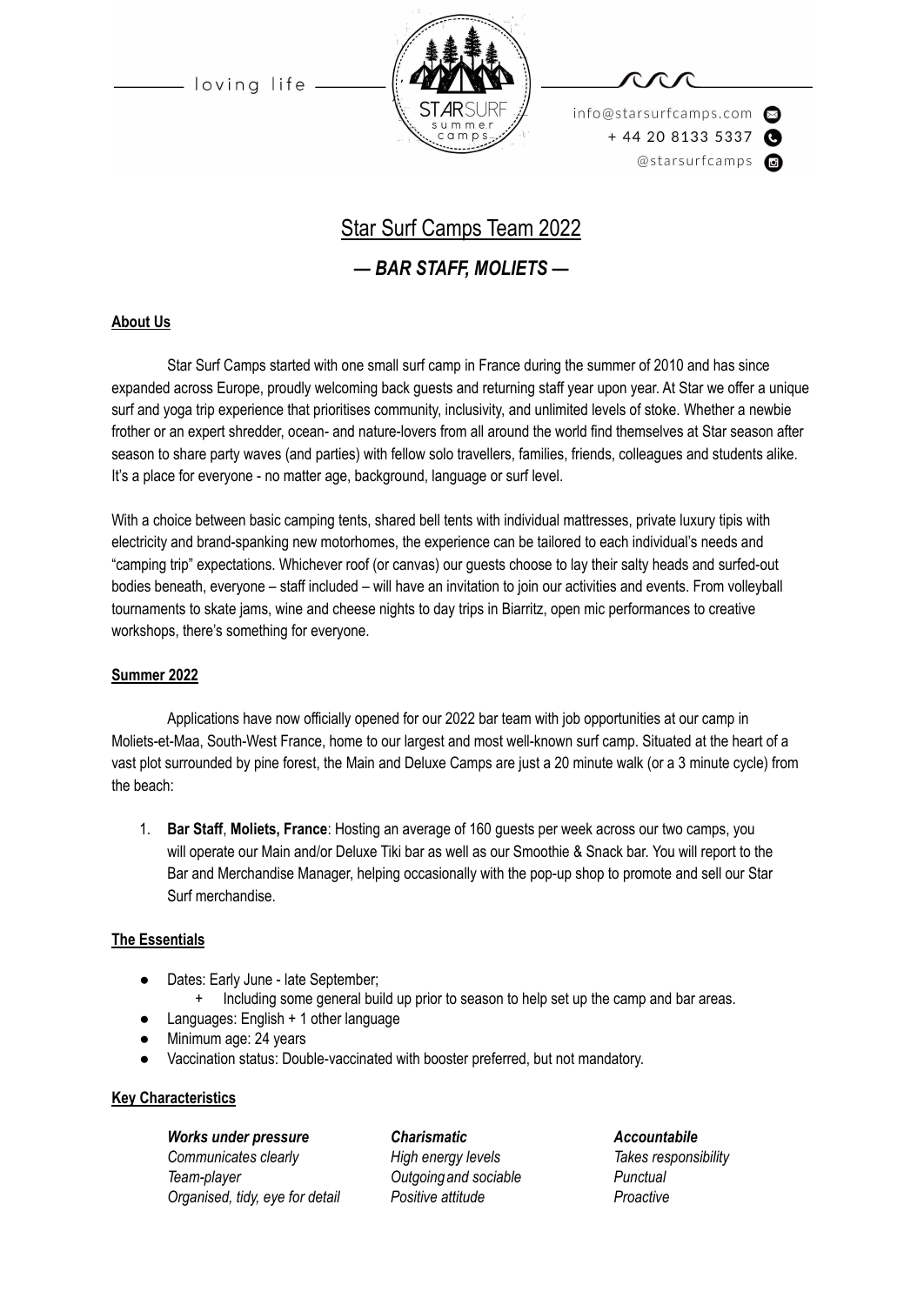- loving life



info@starsurfcamps.com  $+442081335337$ @starsurfcamps @

**Bar and cocktail mixing experience** would be a bonus. Basic mathematical and computer skills such as knowledge of Google Drive, Excel/Spreadsheets/Numbers would be beneficial.

#### **Overview**

As Bar Staff you are the face of our campsite bars. You are charismatic, energetic and leave a great lasting impression on both guests and those you work with. You are in a key customer-facing role and have one of the highest guest-to-staff interaction rates of all the team. You are organised, tidy and hygienic and will regularly clean both visible and hidden areas of the tiki bars and smoothie bar. It is your duty to ensure fridges are full, fruit is prepared and stock levels are checked so the Bar and Merch Manager can coordinate weekly shops/orders accordingly. You may be asked to supervise the pop-up shop and showcase the Star Surf Merchandise during your shifts.

#### **Responsibilities**

- Understanding and respecting your weekly schedule and tasks as outlined by the Bar and Merch Manager;
- Completing 6 x 7 hour shifts per week in the tiki bars or smoothie bar;
- Opening and running the bars single-handedly;
- Creating a great bar environment by playing music, chatting with guests and showing off your cocktail-making tricks and smoothie blending skills;
- Closing the bars single-handedly by cleaning all areas, polishing glasses, securing loose bottles, cleaning and securing smoothie blenders, restocking for the next day and locking fridges;
- Maintaining high standards by ensuring the bars are tidy at all times and recycling bins are emptied daily;
- Maintaining hygiene and cleanliness through constant quality control of drinks service as well as smoothie and snack presentation;
- Ensuring non-bar staff remain out of the bars;
- Keeping an eye on stock levels so shops/orders can be made accordingly;
- Helping with weekly pop-up shops during bar opening times and recording merchandise sales on the shared Drive Spreadsheet;
- Maintaining the organisation of the stock room so drinks, ingredients and merchandise are visible and easily accessible;
- Monitoring campsite rules, respecting noise curfews and ensuring guests leave for town quietly each night;
- Attending meetings with the bar team, the change-over day briefing and the team feedback dinner.
- Helping to run the Saturday changeover days such as preparing tents and cleaning the camp (this will often be the allocated stock-count day).

#### **Summary**

- You report directly to the Bar and Merchandise Manager who will support you throughout the season.
- You play a key part in the structure of the bar team and are expected to show responsibility and accountability at all times.
- You understand that a successful season is dependent on clear communication, collaboration and support within your team and across entertainment-related departments.
- You understand that the camp life journey comes with many unexpected bumps in the road. Your workload includes but is not limited to the tasks above and will therefore fluctuate from week to week.
- You recognise that absence or illness within your team will require you to step up and cover if necessary;
- You lead by example, boasting great energy and demonstrating stress-resilience at all times.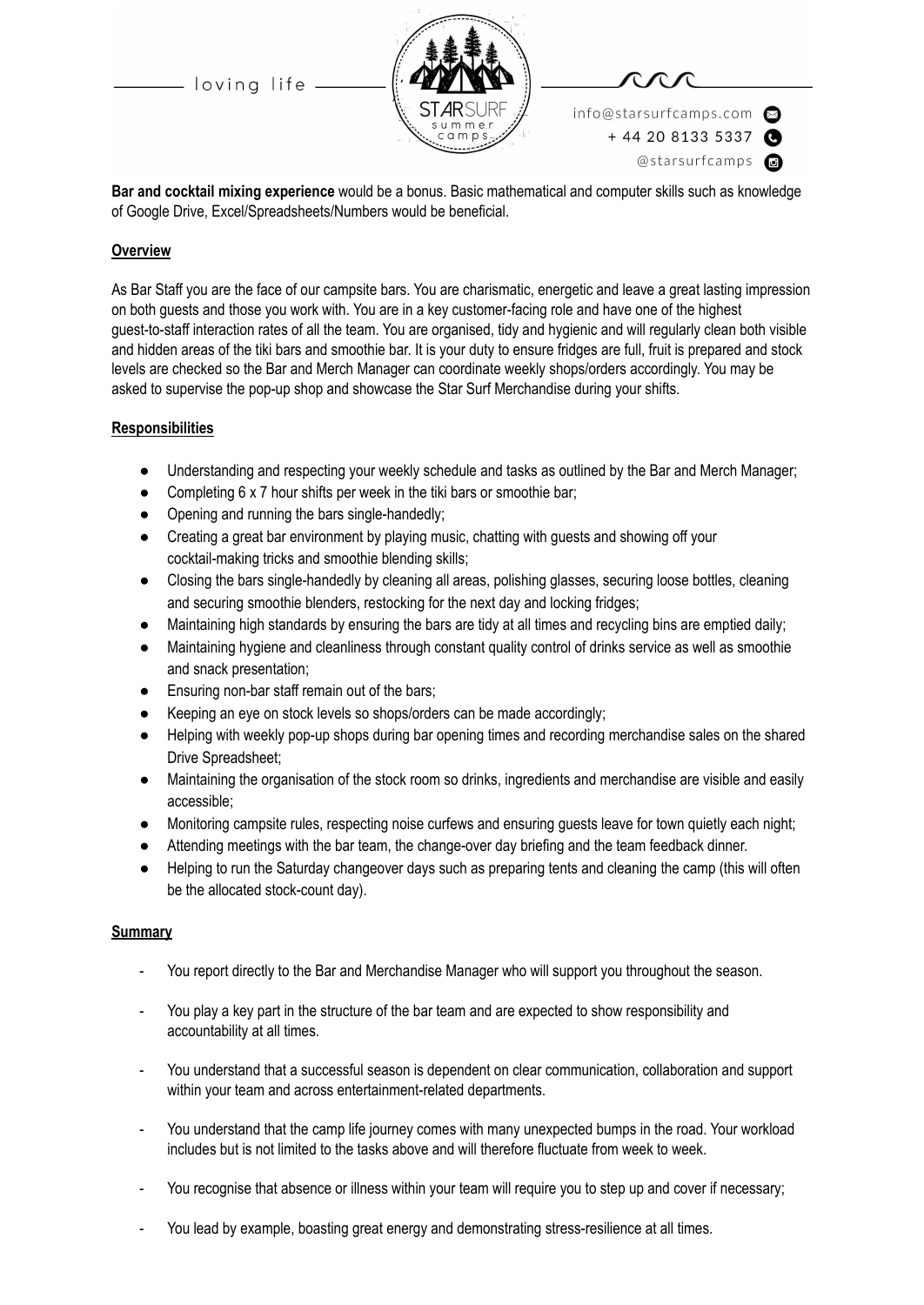loving life





 $+442081335337$ 

info@starsurfcamps.com

- @starsurfcamps c
- You monitor and uphold campsite rules and ensure both guests and staff respect the noise curfew.
- You are a true team player and strive to achieve 5\* feedback week after week.
- You promise to have an absolute blast, surf your heart out, spread the stoke and to never forget your season with the Star Surf family!

#### **The Benefits**

- Training prior to camp opening and support from the Bar and Merchandise Manager throughout the season;
- A monthly salary;
- 1 day off per week;
- 7 breakfasts, 7 picnic lunches and 5 dinners per week;
- Private tent with mattress;
- Invitation to the surf camp activities, including our weekly wine & cheese night;
- Staff discount on day trips, bar and merchandise;
- Free use of the surf and yoga equipment and possibility to join the lessons (subject to availability).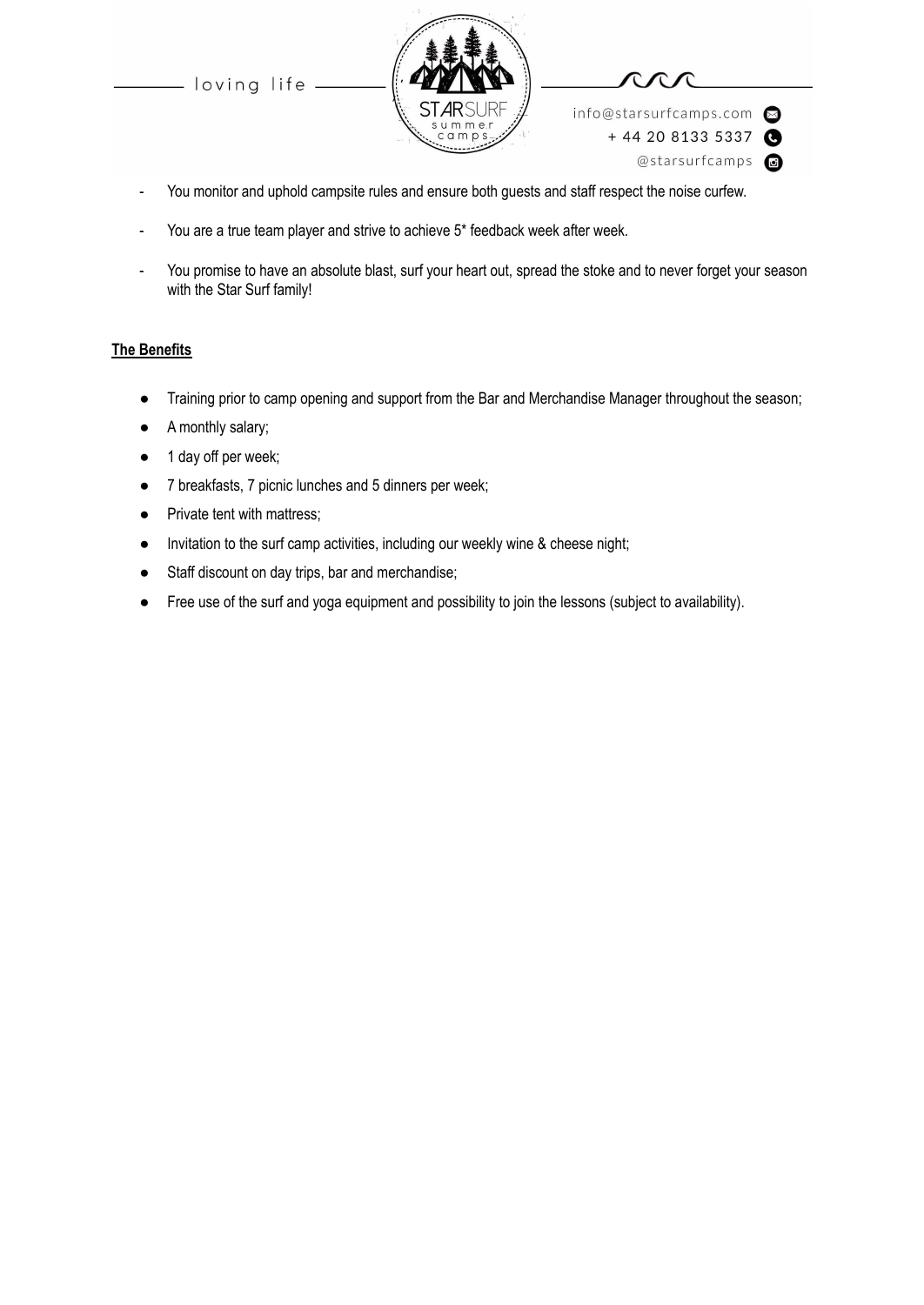loving life



info@starsurfcamps.com  $+442081335337$ @starsurfcamps @

# Star Surf Camps Team 2022 Application Form

## *— BAR STAFF, MOLIETS —*

**Please email the following information to [jobs@starsurfcamps.com](mailto:jobs@starsurfcamps.com)** :

- 1. **A 2 minute video (attached via Google Drive with free access) describing:**
	- 1️. Who you are and which role you are applying for;
	- 2. What makes you the perfect candidate;
	- 3️. And why you wish to work for Star Surf Camps.
- 2. **Your CV written in English**

### 3. **This application form** (saved as: **Name Surname | Bar Staff 2022 France**)

| Name:      | Nationality: |
|------------|--------------|
| Age:       | Languages:   |
| Telephone: | Email:       |

Please mark [X ] where appropriate:

- [ ] I am fluent in at least 2 languages (one of which is English).
- [  $\vert$  ] I am double vaccinated and have received a booster jab (preferable)
- [ ] I am double vaccinated only (acceptable)
- [ ] I am not vaccinated (may present as problematic considering France's current hard line against the unvaccinated).
- Do you have a smartphone with mobile data to enable you to communicate in France? YES / NO *Please note; this is essential for the job, since all communication with the team happens via WhatsApp.*

| Do you have a valid European driving licence? |                                                       | YES        | NO             |
|-----------------------------------------------|-------------------------------------------------------|------------|----------------|
|                                               | How many years have you been driving for?             |            | <b>YEARS</b>   |
|                                               | Do you have previous experience with transfers?       |            | N <sub>O</sub> |
|                                               | Do you have previous experience of driving in Europe? | <b>YES</b> | N <sub>O</sub> |
| Do you use Social Media?                      |                                                       | YES        | NO             |
|                                               | If YES, please specify:                               |            |                |
|                                               | Facebook name:                                        |            |                |
|                                               | Instagram handle:                                     |            |                |
|                                               | Others (blogs, twitter, etc.)                         |            |                |